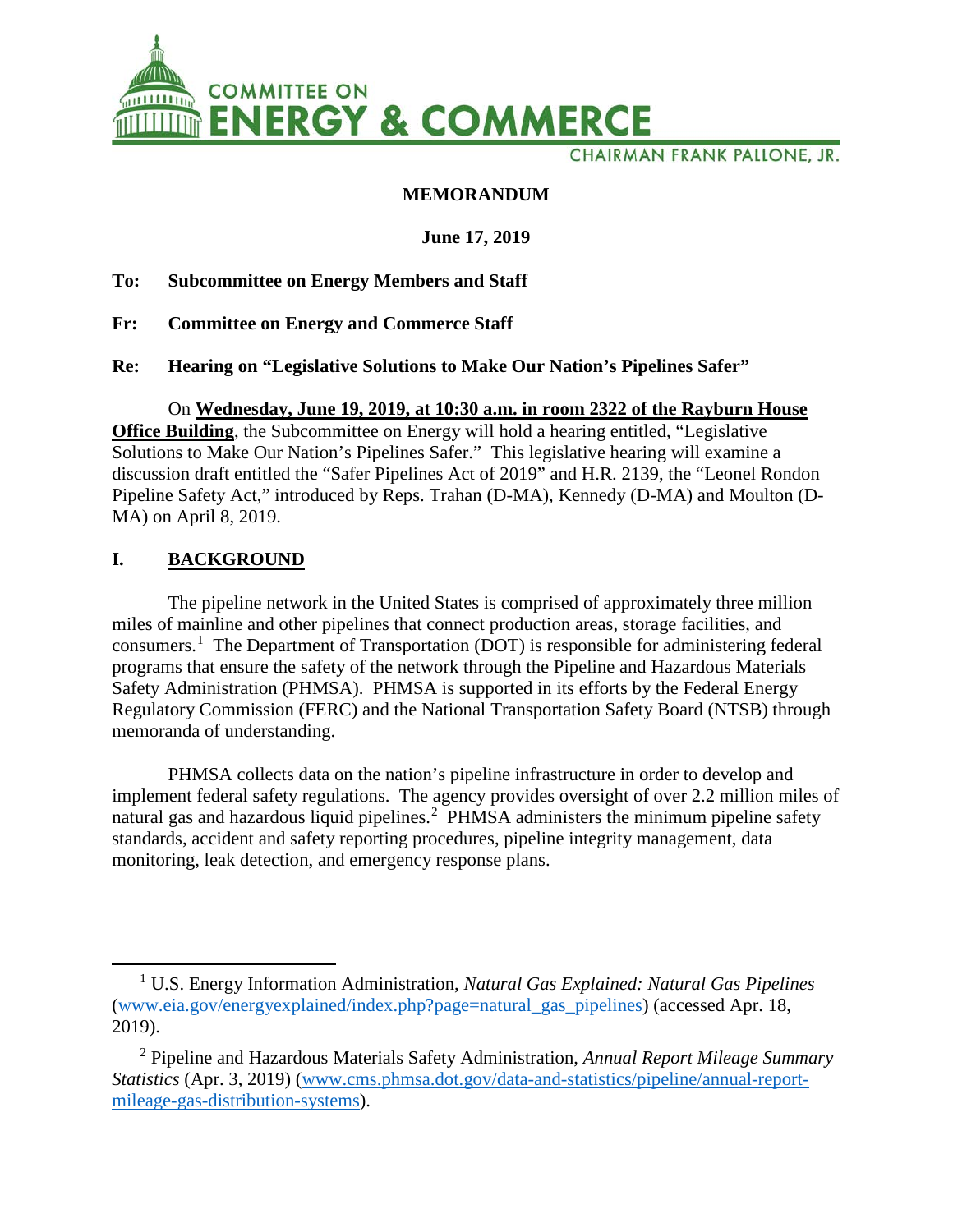The Protecting Our Infrastructure of Pipelines and Enhancing Safety (PIPES) Act of 2016 reauthorized the federal pipeline safety program through Fiscal Year (FY)  $2019$ .<sup>[3](#page-1-0)</sup> Among other things, the law requires PHMSA to issue federal safety standards for underground natural gas storage facilities and report regularly on the status of unmet statutory mandates. The PIPES Act also grants PHMSA the authority to issue emergency orders to address urgent "industry-wide safety conditions" without advanced notice. Several Congressional mandates from this law remain unfulfilled.[4](#page-1-1)

Several recent pipeline incidents have resulted in loss of life and serious property damage.<sup>[5](#page-1-2)</sup> On September 13, 2018, the accidental release of high-pressure natural gas into a lowpressure gas distribution system caused a series of explosions and fires in the northeast region of Merrimack Valley in Massachusetts.<sup>[6](#page-1-3)</sup> The NTSB's preliminary report records the death of one person—later identified as 18-year-old Leonel Rondon<sup>[7](#page-1-4)</sup>—and the injury of "at least" 21 individuals, including two firefighters.<sup>[8](#page-1-5)</sup>

# **II. LEGISLATION**

 $\overline{a}$ 

<span id="page-1-2"></span><sup>5</sup> *See* Marshall Independent, *Damaged pipeline spills 8,000 gallons of diesel fuel* (April 26, 2019) [\(http://www.marshallindependent.com/news/local-news/2019/04/damaged-pipeline-spills-](http://www.marshallindependent.com/news/local-news/2019/04/damaged-pipeline-spills-8000-gallons-of-diesel-fuel/)[8000-gallons-of-diesel-fuel/\)](http://www.marshallindependent.com/news/local-news/2019/04/damaged-pipeline-spills-8000-gallons-of-diesel-fuel/); National Transportation Safety Board, *Preliminary Report: Natural Gas-Fueled Explosion of Residence Dallas, Texas* 

[\(www.ntsb.gov/investigations/AccidentReports/Reports/PLD18FR002-preliminary.pdf\)](http://www.ntsb.gov/investigations/AccidentReports/Reports/PLD18FR002-preliminary.pdf) (accessed Apr. 19, 2019); CBS Los Angeles, *Energy Secretary: Porter Ranch Gas Leak Symptom Of Age* (Feb. 16, 2016) [\(https://losangeles.cbslocal.com/2016/02/16/energy-secretary](https://losangeles.cbslocal.com/2016/02/16/energy-secretary-porter-ranch-gas-leak-symptom-of-age/)[porter-ranch-gas-leak-symptom-of-age/\)](https://losangeles.cbslocal.com/2016/02/16/energy-secretary-porter-ranch-gas-leak-symptom-of-age/); California Public Utilities Commission, *Report of the Independent Review Panel, San Bruno Explosion* (June 8, 2011).

<span id="page-1-3"></span><sup>6</sup> National Transportation Safety Board, *Preliminary Report: Over-pressure of a Columbia Gas of Massachusetts Low-pressure Natural Gas Distribution System*  [\(www.ntsb.gov/investigations/AccidentReports/Reports/PLD18MR003-preliminary-report.pdf\)](http://www.ntsb.gov/investigations/AccidentReports/Reports/PLD18MR003-preliminary-report.pdf) (accessed Apr. 19, 2019).

<span id="page-1-4"></span><sup>7</sup> MassLive, *'His name was Leonel Rondon. No one should ever forget that.' Bill named for Lawrence gas disaster victim seeks to regulate federal pipeline safety* (Apr. 8, 2019) [\(https://www.masslive.com/boston/2019/04/his-name-was-leonel-rondon-no-one-should-ever](https://www.masslive.com/boston/2019/04/his-name-was-leonel-rondon-no-one-should-ever-forget-that-bill-named-for-lawrence-gas-disaster-victim-seeks-to-regulate-federal-pipeline-safety.html)[forget-that-bill-named-for-lawrence-gas-disaster-victim-seeks-to-regulate-federal-pipeline](https://www.masslive.com/boston/2019/04/his-name-was-leonel-rondon-no-one-should-ever-forget-that-bill-named-for-lawrence-gas-disaster-victim-seeks-to-regulate-federal-pipeline-safety.html)[safety.html\)](https://www.masslive.com/boston/2019/04/his-name-was-leonel-rondon-no-one-should-ever-forget-that-bill-named-for-lawrence-gas-disaster-victim-seeks-to-regulate-federal-pipeline-safety.html).

<span id="page-1-5"></span><sup>8</sup> PHMSA notification to Congressional Staff April 25, 2019.

<span id="page-1-0"></span><sup>&</sup>lt;sup>3</sup> Protecting our Infrastructure of Pipelines and Enhancing Safety Act of 2016, Pub. L. No. 114-183.

<span id="page-1-1"></span><sup>4</sup> Congressional Research Service, *DOT's Federal Pipeline Safety Program: Background and Key Issues for Congress* (Mar. 29, 2019) (R44201).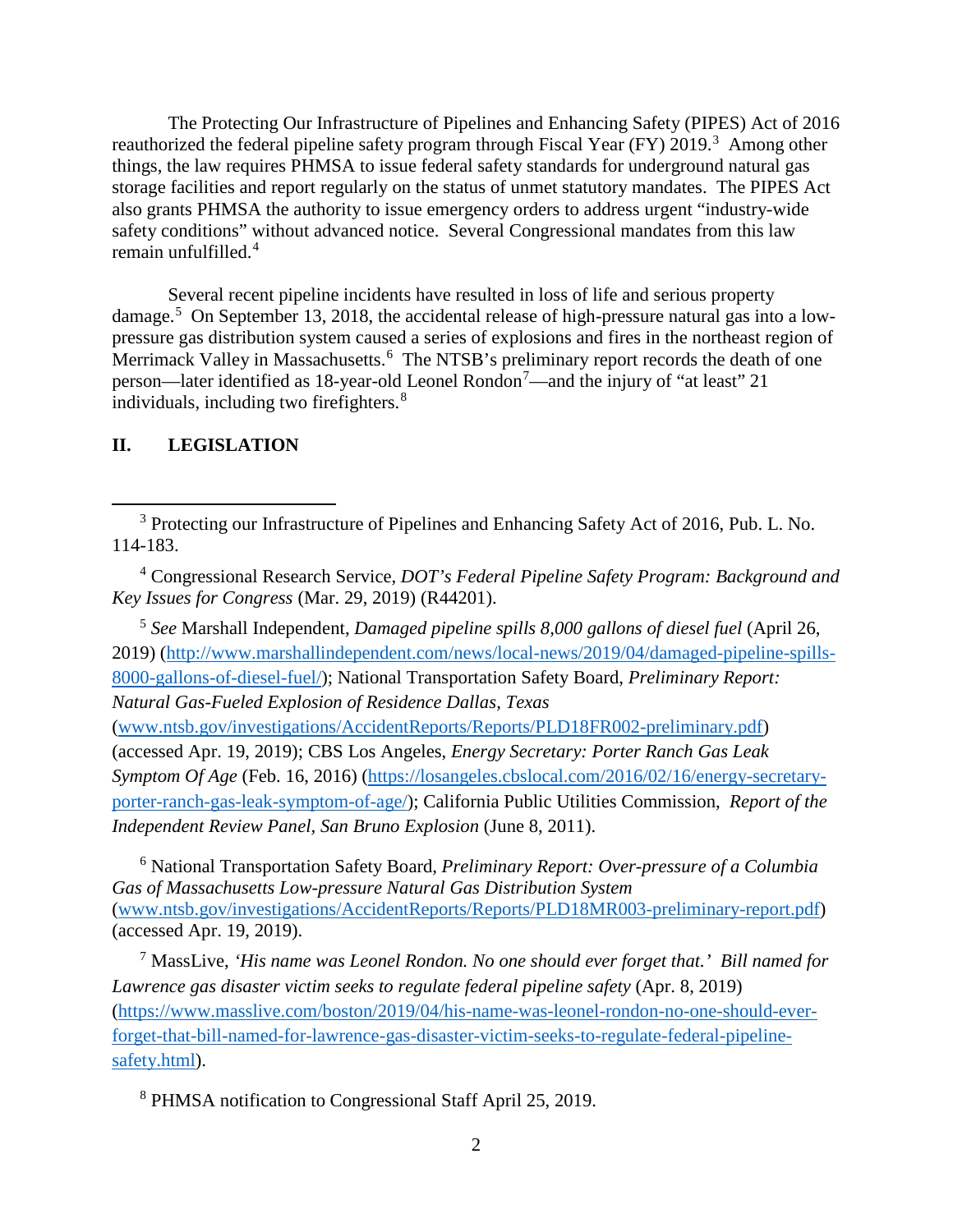## **A. H.R. \_\_\_\_, The "Safer Pipelines Act of 2019"**

The "Safer Pipelines Act of 2019" authorizes appropriations for the following PHMSA programs from FY 2020 through FY 2023:

- *Operational expenses:* \$24,215,000 in FY 2020; \$24,941,450 in FY 2021; \$26,460,000 in FY 2022; and \$27,254,000 in FY 2023.
- *Gas and hazardous liquid management:* \$160,800,000 in FY 2020; \$165,624,000 in FY 2021; \$170,600,000 in FY 2022; and \$175,700,000 in FY 2023.
- *Hazardous liquid funds from the Oil Spill Liability Trust Fund:* \$25 million each year in FY 2020 and FY 2021; and \$26 million each year in FY 2022 and FY 2023.
- *Underground natural storage facility safety:* \$9 million each year from FY 2020 through FY 2023.
- *Emergency response grants:* \$12,000,000 each year from FY 2020 through FY 2023.
- *Pipeline safety information grants:* \$2,000,000 each year from FY 2020 through FY 2023.
- *State damage prevention programs:* \$2,000,000 each year from FY 2020 through FY 2023.
- *One-call notification programs:* \$2,000,000 each year from FY 2020 through FY 2023.

The legislation expands the definition of regulated gathering lines to include all onshore gathering lines operating above a specified pressure and eliminates the "grandfather clause" that, under current law, allows pipelines built prior to July 1, 1970, to be exempt from testing for their maximum allowable operating pressure. The bill also removes duplicative statutory cost-benefit requirements imposed solely on PHMSA and no other federal agency. Major pipeline safety rules would remain subject to the same economic analysis by the Office of Management and Budget that is applied to all other major rules.

The legislation further requires PHMSA to develop and implement a plan to eliminate direct assessment as a method of fulfilling statutory assessment requirements, and requires installation of automatic leak detection and shutoff valves for pipelines located in high consequence areas. It also increases PHMSA's civil penalty authority, removes the limit on total penalties in current law, and strengthens the criminal penalty standard.

The discussion draft restores an individual's ability to bring civil action against PHMSA to compel the agency to carry out its statutory obligations. Additionally, the legislation strikes language in current law that prohibits pipeline safety information grants from being funded by user fees. Finally, it requires owners and operators of gas or hazardous liquid pipeline facilities to make critical operational information available on a segment basis to surrounding communities and first responders.

# **B. H.R. 2139, The "Leonel Rondon Pipeline Safety Act"**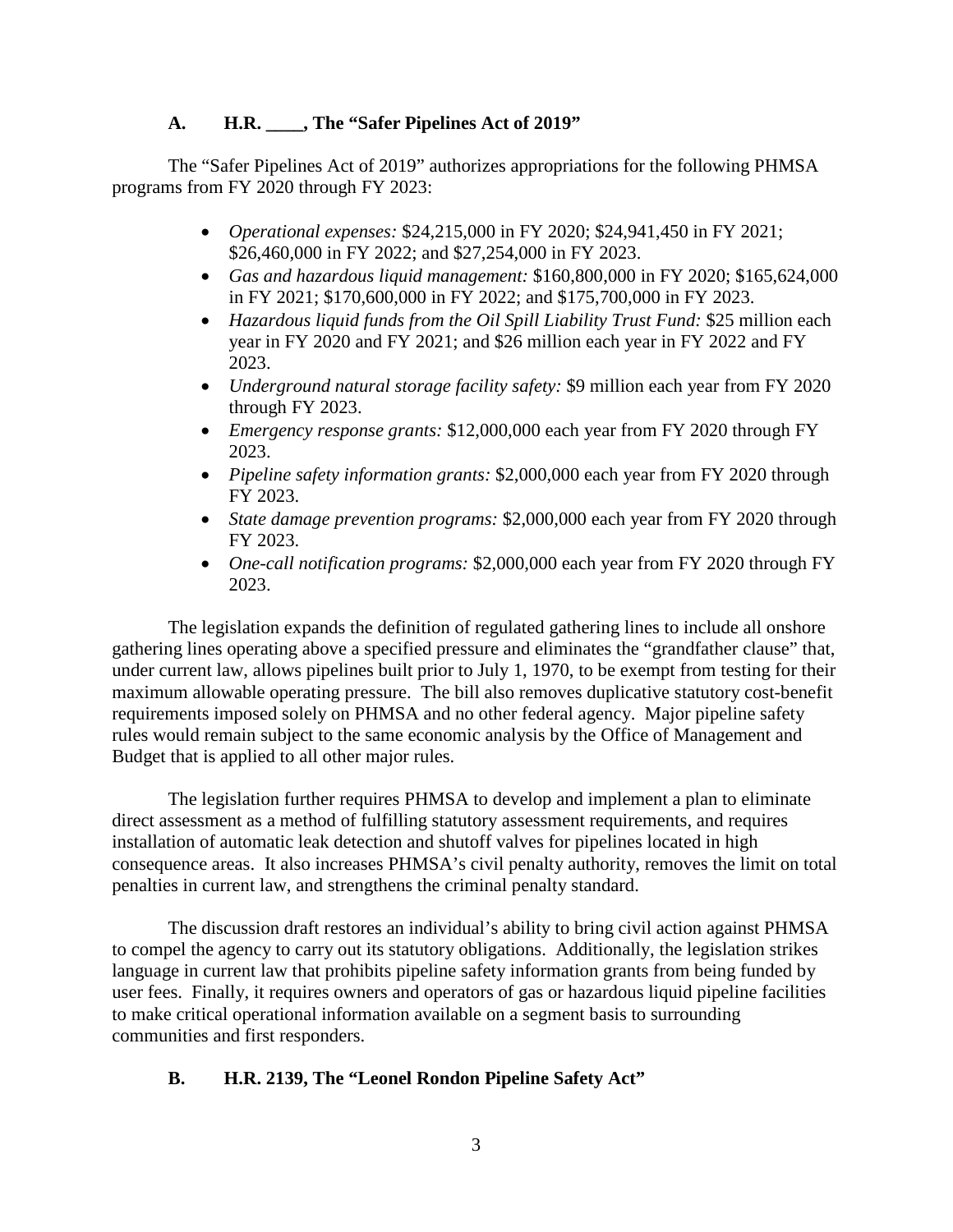H.R. 2139 addresses deficiencies within pipeline distribution systems uncovered during investigations into the Merrimack Valley incident. The bill aims to improve management of distribution systems and overall safety by eliminating regulatory shortfalls and applying stringent safety standards to owners, operators, and regulators.

Under current law, operators are required to develop distribution integrity management plans to identify threats to pipeline systems, evaluate risks and implement measures to address potential risks.<sup>[9](#page-3-0)</sup> An investigation by the NTSB into the Merrimack Valley disaster found the operator did not conduct individual risk assessments for each of its construction projects in the area resulting in a series of recommendations for the parent company, including ensuring adequate identification of system threats that could conceivably lead to failure.<sup>[10](#page-3-1)</sup>

H.R. 2139 directs the Secretary of Transportation to promulgate regulations to strengthen requirements for distribution integrity management plans, including by prohibiting companies from assigning a risk rating of "zero" for low-probability events. The bill also directs the Secretary to issue regulations to strengthen emergency response plans and strengthen gas distribution operators' procedural manuals for operations, maintenance, and emergencies.

In its review of the Merrimack Valley incident, NTSB recommended improvements to pipeline safety management systems.<sup>[11](#page-3-2)</sup> The bill requires the Secretary to issue regulations directing each operator of a distribution pipeline to develop and implement a pipeline safety management systems framework in accordance with industry best practices.

The bill also enhances pipeline safety practices by requiring distribution system operators to assure that changes to the pipeline system are approved by a professional engineer, maintain up-to-date maps of the system, and assure that a qualified gas employee is on-site to monitor gas pressure during construction. Finally, H.R. 2139 increases PHMSA's civil penalty authority and increases the limit on total penalties in current law.

# **III. WITNESSES**

#### **Ms. Christina Sames**

<span id="page-3-0"></span> $\overline{\phantom{a}}$ 

Vice President, Operations & Engineering American Gas Association

<sup>9</sup> 49 C.F.R. § 60109(e).

<span id="page-3-1"></span><sup>10</sup> National Transportation Safety Board, *Safety Recommendation Report: Natural Gas Distribution System Project Development and Review (Urgent)* (Dec. 6, 2019) [\(https://www.ntsb.gov/investigations/AccidentReports/Reports/PSR1802.pdf\)](https://www.ntsb.gov/investigations/AccidentReports/Reports/PSR1802.pdf).

<span id="page-3-2"></span><sup>11</sup> National Transportation Safety Board, *NTSB Issues 5 Urgent Safety Recommendations as Investigations of Merrimack Valley Gas Explosions, Fires Continues* (Nov. 15, 2018) [\(https://www.ntsb.gov/news/press-releases/Pages/NR20181115b.aspx\)](https://www.ntsb.gov/news/press-releases/Pages/NR20181115b.aspx).